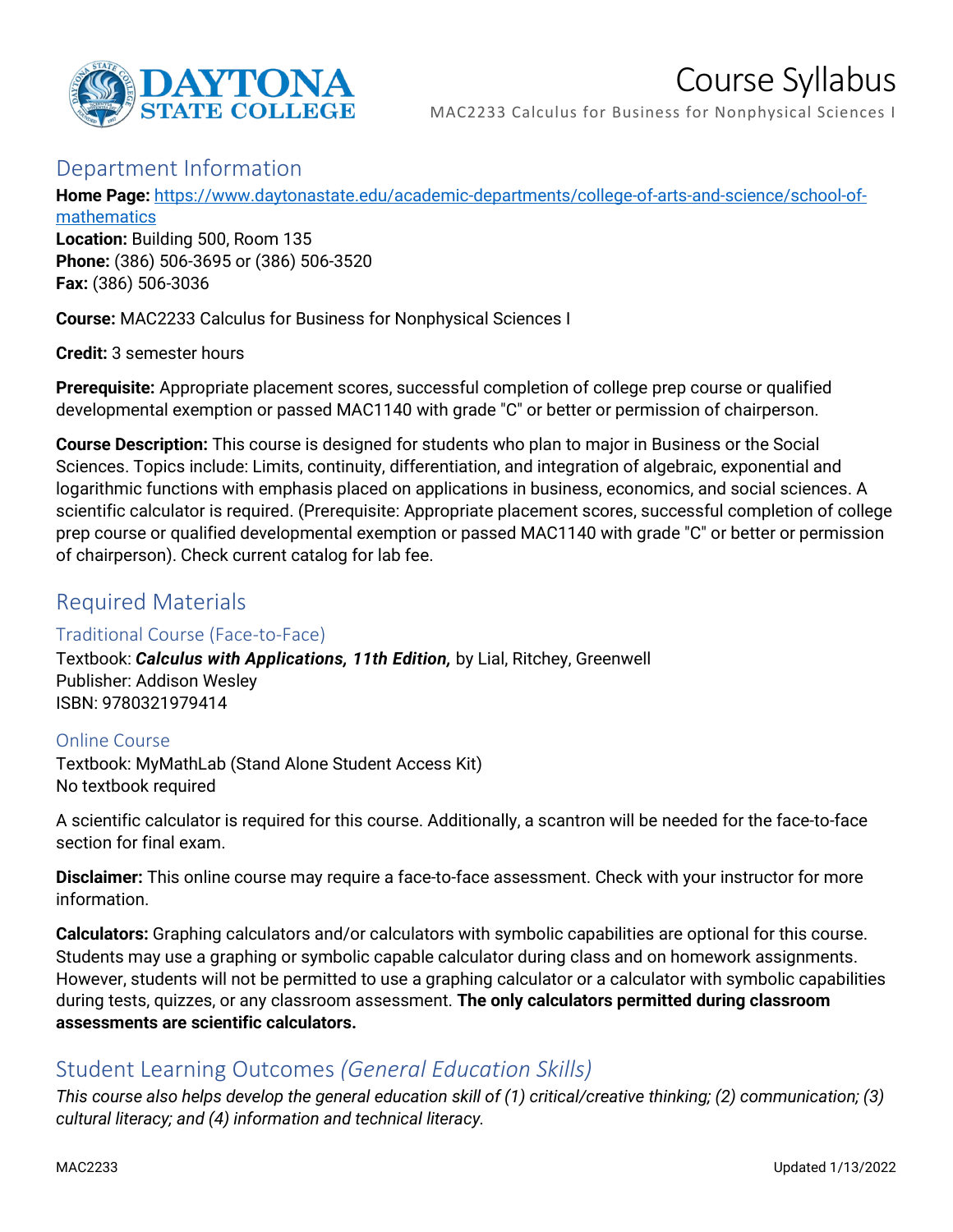After successful completion of this course, the student will be able to:

- 1. Apply the rules of limits algebraically, graphically, and numerically. *(1, 2, 4)*
- 2. Demonstrate finding asymptotes of functions using limits at infinity. *(1, 2, 4)*
- 3. Analyze where a function is continuous. *(1, 2, 4)*
- 4. Evaluate the limit of the difference quotient. *(1, 2, 4)*
- 5. Apply the formula of differentiation to polynomial, rational, radical, exponential, and logarithmic functions. *(1, 2, 4)*
- 6. Differentiate implicitly. *(1, 2, 4)*
- 7. Apply the rules of differentiation to find higher order derivatives. *(1, 2, 4)*
- 8. Comprehend the relationship between the average and instantaneous rates of change. *(1, 2, 4)*
- 9. Understand the relationship between finding the slope of a tangent line and the derivative evaluated at a specific point. *(1, 2, 4)*
- 10. Analyze and differentiate position, velocity and acceleration functions and be able to interpret problems that relate these functions. *(1, 2, 4)*
- 11. Apply the rules of differentiation to problems involving marginal cost, revenue, and profit. *(1, 2, 4)*
- 12. Analyze and interpret related rates and optimization problems. *(1, 2, 4)*
- 13. Analyze graphs by finding extrema, points of inflections, and asymptotes. *(1, 2, 4)*
- 14. Integrate polynomial, exponential, and logarithmic functions. *(1, 2, 4)*
- 15. Integrate by method of substitution to compute indefinite integrals. *(1, 2, 4)*
- 16. Apply the Fundamental Theorem of Calculus to evaluate definite integrals. *(1, 2, 4)*
- 17. Evaluate area using definite integrals. *(1, 2, 4)*

## Course Chapter and Sections Covered

| <b>Sections</b>  |
|------------------|
| 1, 2, 3, 4, 5    |
| 1, 2, 3, 4, 5    |
| 1, 2, 3, 4       |
| 1, 2, 3, 4, 5, 6 |
| 1, 2, 3, 4, 5, 6 |
|                  |

## Grading Scale and Policy

For more detail on the course grading policy and procedure, you must contact the course's specific instructor.

| 90 - 100  | A  |
|-----------|----|
| $86 - 89$ | B+ |
| $80 - 85$ | B. |
| $76 - 79$ | C+ |
| $70 - 75$ | C. |
| $60 - 69$ | D  |
| Below 60  | F  |

## Grades

Students may access their final grades by logging onto [my.daytonastate.edu,](https://my.daytonastate.edu/) clicking on My Academics, then My Classes, and finally View My Grades.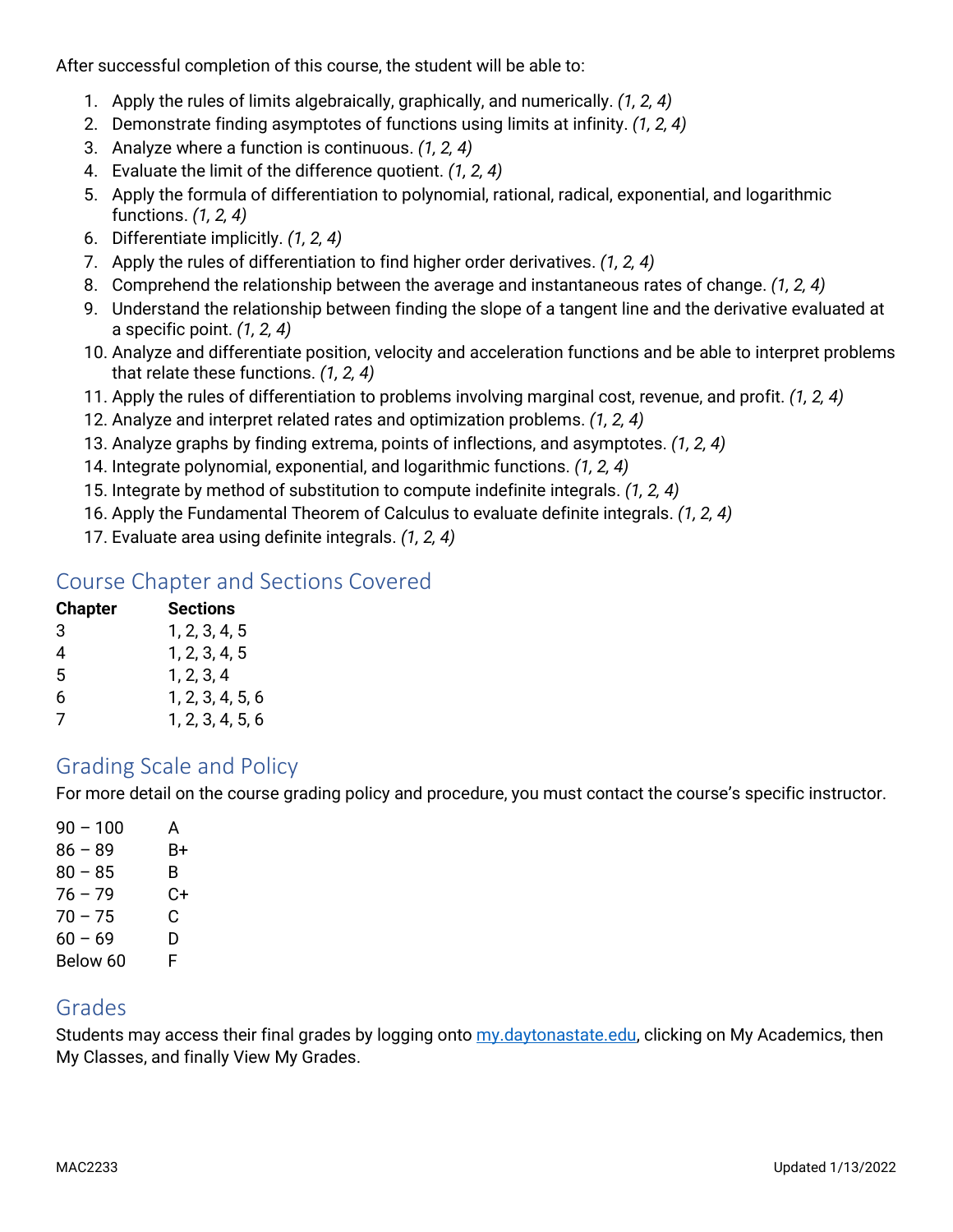# Classroom Policies

**Disclaimer:** This syllabus has been constructed to be as complete as possible, but I reserve the right to alter policies, procedures, and the syllabus as needed with notification to students. Please utilize the course shell in Falcon Online regularly as any changes to the syllabus will be posted there.

**How to Proceed Through the Course:** Students should plan to have three hours of study time per week for each credit hour of class time. Example: When taking a typical 3-credit hour course, students should plan to spend at least 9 hours per week doing coursework and studying for that course regardless of the mode of delivery (online, hybrid, face-to-face).

**Communication:** College email is the official and primary internal communication method of Daytona State College. Employees and admitted students are assigned a Daytona State College email account which serves as the primary mechanism for official communication between College employees and registered students.

**Children/Non-Enrolled Individuals in Class:** Individuals who are not registered in the course are not permitted in the class when in session.

**Attendance:** Students who stop attending this class will be withdrawn from the class and receive a final grade of W1 (Withdrawn). Attendance includes participating in online or face-to-face environments as required.

**Classroom Etiquette:** All students should be on time for class. Attend to your needs before entering the room. Students who come late or leave during the class are a distraction to both the instructor and other students. The use of cellular phones and other electronic devices is also a distraction. Please ensure electronic devices are off (or silenced). If an emergency arises, please be courteous to your fellow students and leave quietly. Finally, cell phones, watch alarms, etc. are strictly prohibited during classroom assessment.

**Audit:** Auditing a course means that you wish to attend the classes, but do not wish to receive a grade. It is school policy that no audit will be approved after the drop/add period has ended.

**Incomplete Grade:** A grade of "I" will only be given at the end of this course when the instructor deems that the student has satisfied each of the following:

- 1. Has completed a minimum of 75% of the course work and made every effort to pass the course which includes having a record of good class attendance.
- 2. Has provided the instructor with a legitimate and documented reason for not being able to complete the course work by the end of the semester.
- 3. Has requested in writing from the instructor a grade of "I" prior to the last class period of the semester.
- 4. Has a mathematical chance to pass the course.

If this math course is a prerequisite for another math course, you may not be able to register for that math course until the incomplete is satisfied and a grade is entered.

It is the responsibility of the student to complete the remaining assignments before the incomplete automatically converts to the grade of F, which is 45 days following the end of the term in which the I grade was assigned.

A grade of "I" is only intended for students with unforeseeable circumstances which will result in them not being able to complete the course during the current semester.

**Class Withdrawal Process:** Students can withdraw from this class prior to the date listed in the Academic Calendar. It is not necessary to have approval from the instructor to withdraw from the course, but you should discuss the situation with the instructor prior to any action. Many times, issues and concerns can be resolved with communication. Please review the Refund/Repayment Policy in the current college catalog and check with the [Financial Aid](https://www.daytonastate.edu/financial-aid) office to determine how the withdrawal might affect your current and future financial aid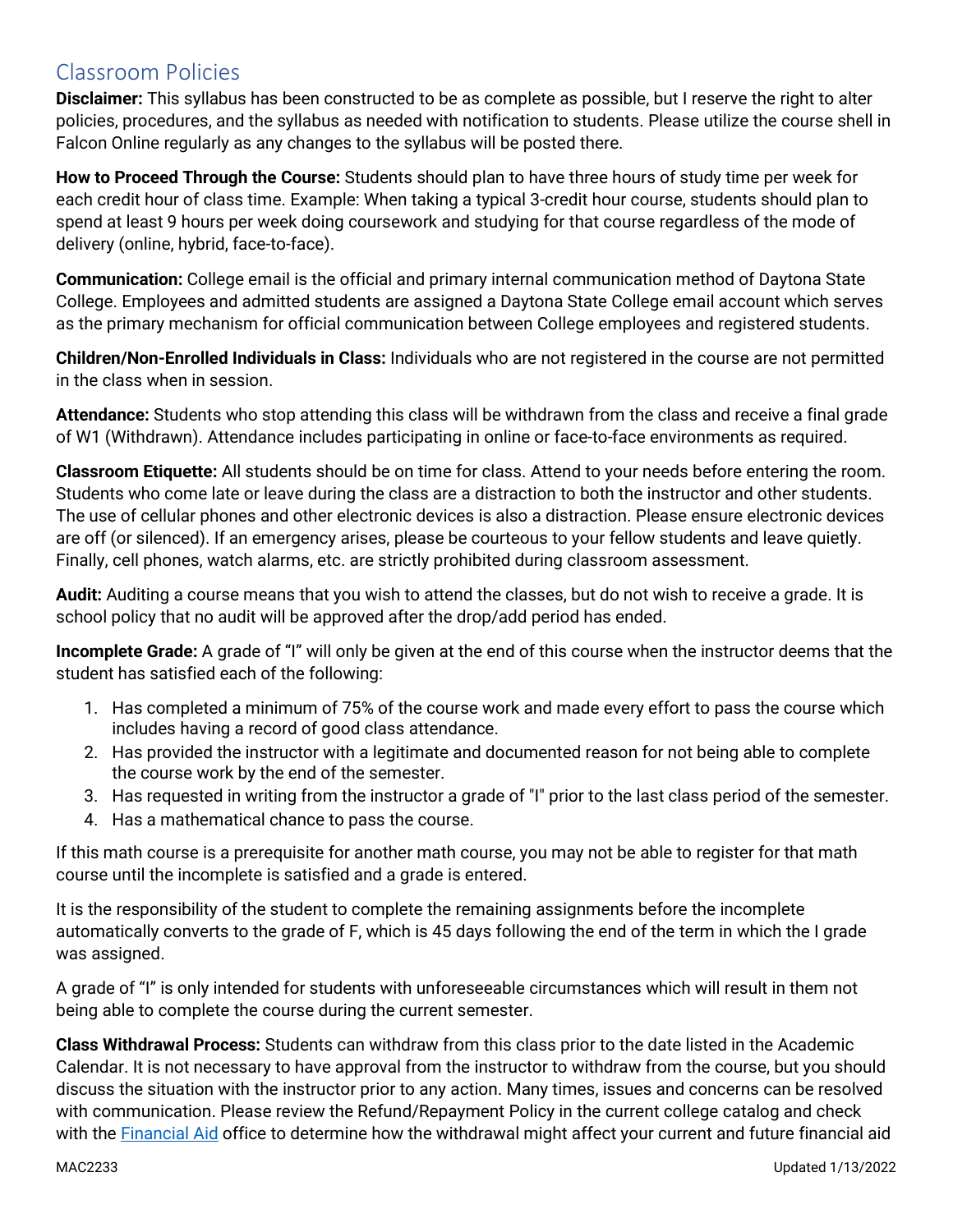eligibility. The steps for withdrawal from a class can be found on the [Student Falcon Self-Service InfoGuide](https://library.daytonastate.edu/student-falcon-self-service/home) (https://library.daytonastate.edu/student-falcon-self-service/home) under Drop Classes.

**Reinstatement Procedures and Instructions:** Students who are dropped from a class due to non-payment, nonattendance, or other process and wish to be reinstated should make a request following the Class [Reinstatement Procedure](https://www.daytonastate.edu/enrollment-information/index.html) (https://www.daytonastate.edu/enrollment-information). Students are advised to speak with Enrollment Services to ensure the reason for the drop is resolved.

**Student Rights & Responsibilities:** Students are responsible for reading and following all college policies outlined in the current Student Handbook. Some of the most important are summarized below. The Handbook can be accessed on the [Student Resources](https://www.daytonastate.edu/student-resources) webpage (https://www.daytonastate.edu/student-resources) under the Student Resources left navigation menu.

**Sensitive Materials:** Course content aims to enable students to reach course goals and objectives. As such, students may be introduced to a wide range of topics and ideas that differ from familiar understandings and beliefs. Some content may be considered sensitive or offensive or disturbing (or all the above) by some students.

**Recording:** Students may record video or audio of a class lecture for a class in which the student is enrolled for their own personal educational use. A class lecture is defined as a formal or methodical oral presentation as part of a college course intended to present information or teach enrolled students about a particular subject.

Recording class activities other than class lectures, including but not limited to lab sessions, student presentations (whether individually or part of a group), class discussion (except when incidental to and incorporated within a class lecture), clinical presentations such as patient history, academic exercises involving student participation, test or examination administrations, field trips, private conversations between students in the class or between a student and the faculty member, is prohibited. Invited guest speakers may be recorded with their consent. Recordings may not be used as a substitute for class participation and class attendance and may not be published, posted, or shared without the written consent of the faculty member. Failure to adhere to these requirements may constitute a violation of the Student Code of Conduct.

**Academic Integrity:** To preserve academic excellence and integrity, the College expects you to know, understand, and comply with the Academic Integrity Policy, which prohibits academic dishonesty in any form, including, but not limited to cheating and plagiarism. The grades you earn must be based upon your own work and must accurately reflect your own knowledge and skills.

An instructor who finds that a student has violated Academic Integrity may apply an academic consequence ranging from a zero percent for the assignment, up to and including failure for the entire course. Violations may be reported to the academic department chair for review and/or referred to the Judicial Affairs for appropriate disciplinary resolution. Visit the [Student Services Departments](https://www.daytonastate.edu/student-service-departments) page (https://www.daytonastate.edu/student-service-departments) for more information about Academic Integrity and the appeal process.

**Honor Pledge:** "I, as a member of the DSC community, pledge that I will neither give nor receive unauthorized aid in my work nor will I present another's work as my own, nor will I tolerate anyone who does." View the Student Handbook for more information.

#### Forms of Academic Dishonesty

**Cheating:** Cheating can be defined as: receiving or giving unauthorized assistance on a quiz, test, exam, paper, or project or unauthorized use of materials to complete such; collaborating with another person(s) without authorization on a quiz, test, exam, paper, or project; taking a quiz, test, or exam for someone else or allowing someone else to do the same for you.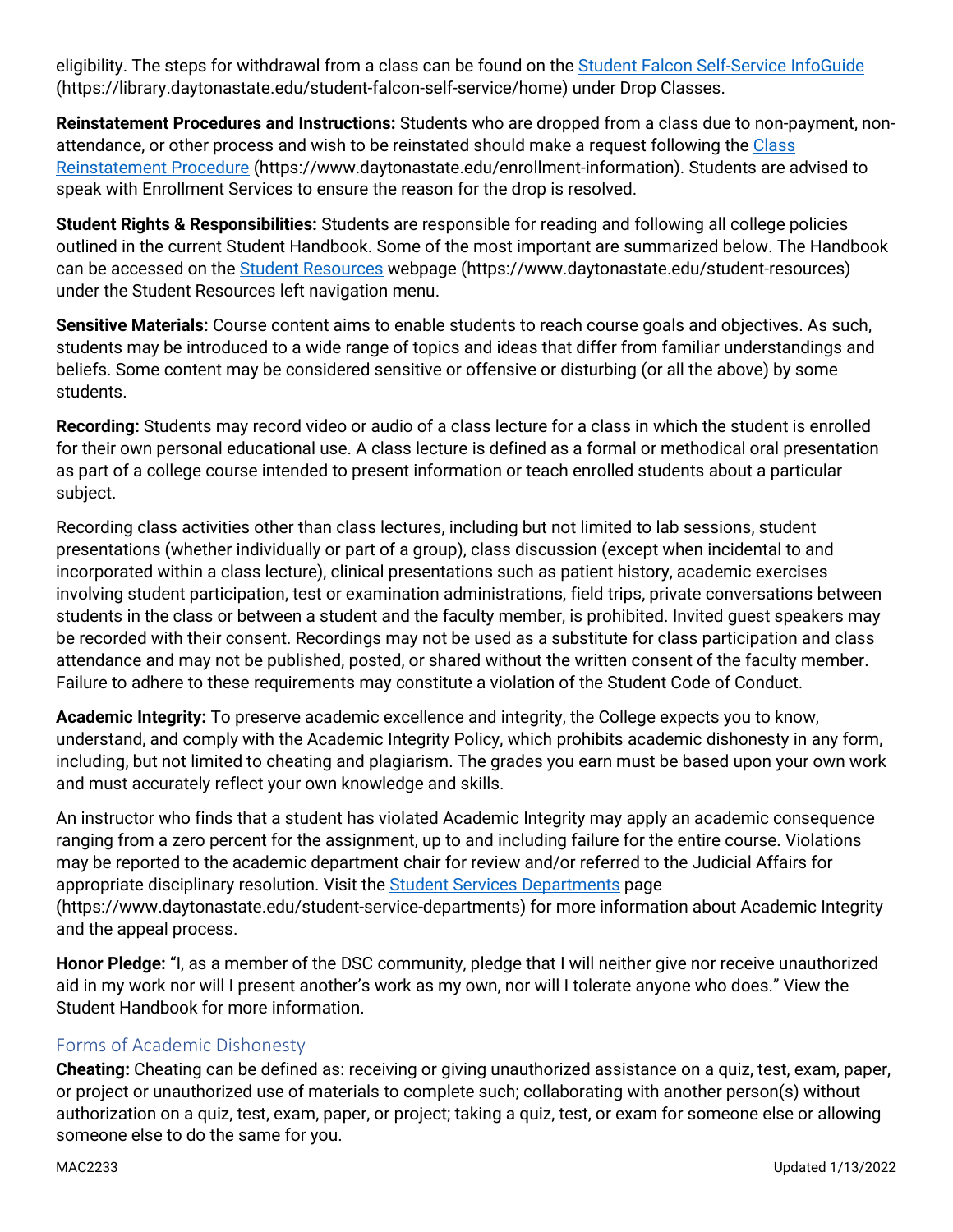**Plagiarism:** Plagiarism can be defined as: submitting work in which words, facts, or ideas from another source are used without acknowledging that the material is borrowed whether from a published or unpublished source. For specific information on how to document information from other sources, students should check with their instructors, academic departments, or a recognized writing manual, such as MLA or APA.

**Self-plagiarism:** When students turn in the same assignment for two different classes, they are selfplagiarizing. This rule also applies to sections of an assignment. Not only does 'repurposing' assignments deny students the opportunity to learn, but also it is not fair according to the college's standards. Because of this, self-plagiarizing is coined 'double-dipping,' which leads to devaluation of grades and therefore, a devaluation of the College. Daytona State College prohibits self-plagiarism.

**Online Academic Integrity Violations:** These violations include but are not limited to the following: sharing your Falcon Online password, working on an assignment with someone else when it is supposed to be done on your own, looking at someone else's work while taking a quiz or exam, using a cell phone to share quiz or exam information, revising a paper that was found on the Internet, or submitting a paper purchased form a website.

**Fabrication:** Fabrication can be defined as listing sources in a bibliography that one did not actually use in a written assignment; presenting false, invented, or fictitious data/evidence in a written assignment.

**Other Academic Misconduct:** Other Academic Misconduct might include, but is not limited to:

- In a testing situation, conduct, such as, looking at a classmate's test, talking to a classmate, or leaving the classroom without the instructor's or proctor's permission.
- Obtaining help while taking online tests or quizzes in the form of another person consultation, Googling for answers, texting, or using other social media.
- Obtaining part or all of a test by theft/purchase OR selling /giving part of all of a test to someone else.
- Soliciting someone to impersonate you online or in a classroom setting.
- Entering an office or building for the purpose of changing a grade on a test, assignment, or in a grade book or for the purpose of obtaining a test.
- Altering or attempting to alter academic records of the College which relate to grades; being an accessory to same.

**Microsoft Office:** Microsoft Office 365, with 1TB of OneDrive storage, is available to enrolled Daytona State College students. Students are provided a college email address that serves as the student's official source for college communication. In addition to email, Office 365 provides students with shared calendars, the ability to create and edit documents online, team sites, and other collaboration tools. Whether you work on a PC, Mac, tablet, or phone, you will have a consistent experience across all your devices. The service includes online versions of Word, PowerPoint, Excel, Teams, OneNote, and OneNote Class Notebook. For more information about Office 365, visit the [Help Desk](https://www.daytonastate.edu/help-desk/) webpage (https://www.daytonastate.edu/help-desk/) and click on Office 365.

**Student Evaluation of Instruction:** Every semester for every course, you have the opportunity to give your instructors feedback on your experiences in class. Instructors use your feedback to make informed decisions about how they teach their courses. Understanding student perceptions and experiences is a part of how we improve teaching across the college. Student evaluations of instruction are also an important element of the faculty evaluation process, which is why collecting a broad, representative, and valid data set is important. What this means is the more students who participate, the better the feedback.

MAC2233 Updated 1/13/2022 You'll receive email with instructions near the end of the semester. You have about two weeks before the evaluation window closes. You can find the Course Evaluation window for each semester in the Academic Calendar on Daytona State College's website menu under Academics. Your course evaluation link is unique, and evaluations are anonymous. Additionally, evaluations are anonymous, and instructors only see summaries after grades are posted.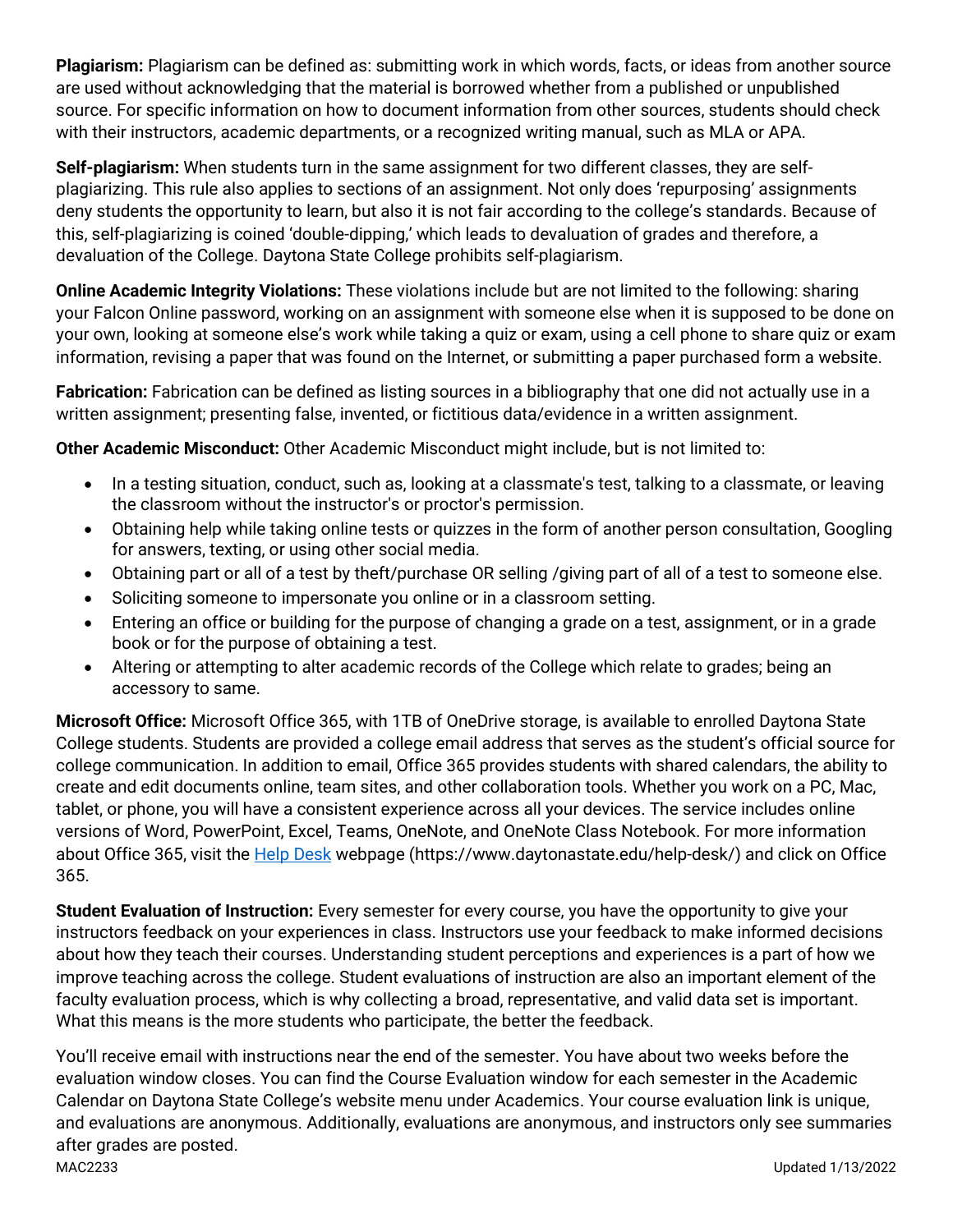**Class expectations:** This is a college credit course. All papers and communications related to the course must be written using proper grammar, spelling, and punctuation. Abbreviations, phrases, et cetera, that may be acceptable in emails between friends or on discussion boards outside of this course are not acceptable.

Any written communication received without following the standards of proper English will adversely affect your grade. This course also helps develop the general education skills of critical thinking, computation, and computer literacy.

**Student Rights & Responsibilities:** Students are responsible for reading and following all college policies outlined in the current Student Handbook. The Handbook can be accessed on the [Student Resources](https://www.daytonastate.edu/student-resources) webpage (https://www.daytonastate.edu/student-resources) under the Student Resources left navigation menu.

## Support Services

**Counseling and Accessibility Services:** Counseling and Accessibility Services (CAS) provides tools and resources to students with documented disabilities. Students who self-disclose a disability and provide the required documentation to the CAS Office can receive confidential and reasonable accommodations to assist in their academic success. If you need accommodations, please contact the CAS Office at (386) 506-3038.

To call Florida Relay dial 7-1-1 or the appropriate toll-free number: 1-800-955-8771 (TTY), 1-800-955-8770 (Voice). Counseling Services are available on campus to help students by providing confidential short-term counseling and linking them to local community mental health professionals for long-term assistance when needed. Please call (386) 506-3038 for more information. Visit the [Counseling and Accessibility Services](https://www.daytonastate.edu/student-service-departments/counseling-accessibility/) webpage (https://www.daytonastate.edu/student-service-departments/counseling-accessibility/) for more information.

**Veterans:** If you are currently serving or have ever served in the U.S. Military, please feel free to visit the Veterans Center in the Building 100, Room 205 for any assistance or phone (386) 506-3653. Please visit the [Veterans Services](https://www.daytonastate.edu/veterans-services) webpage (https://www.daytonastate.edu/veterans-services) for more information.

**Academic Support Center:** The Academic Support Centers (ASC) assist students on every campus to achieve their potential by providing the resources they need to become successful, independent learners. Visit the [Academic Support Center](https://www.daytonastate.edu/library-and-tutoring/academic-support-center/index.html) webpage (https://www.daytonastate.edu/library-and-tutoring/academic-supportcenter/) for more information or email [ASC@DaytonaState.edu.](mailto:ASC@DaytonaState.edu)

Writing Center: For assistance with all stages of the writing process, please visit the [Writing Center](https://www.daytonastate.edu/library-and-tutoring/writing-center/) webpage (https://www.daytonastate.edu/library-and-tutoring/writing-center/). Appointments are recommended.

**Library and Research Services:** The Daytona State Library offers a variety of services and resources to support your academic success. Visit the [library website \(](https://library.daytonastate.edu/index)https://library.daytonastate.edu) to learn more.

**Technical Support:** Tech support is available for FalconMail, printing, web usage, Falcon Online, and more. Students may call (386) 506-3950 or email **HelpDesk@DaytonaState.edu**. Information can be found on the [Help Desk](https://www.daytonastate.edu/help-desk/) webpage (https://www.daytonastate.edu/help-desk/). General help information for using Falcon Self-Service can be found in the [Student Falcon Self-Service Help Guides](https://library.daytonastate.edu/student-falcon-self-service) (https://library.daytonastate.edu/student-falcon-self-service).

For Falcon Online 24/7 support of course tools, view Help/Resources on the Falcon Online navbar or call the Helpdesk at (386) 506-3950, option 2. General help information for Falcon Online can be found in the [Falcon](https://library.daytonastate.edu/falcononline)  [Online for Students](https://library.daytonastate.edu/falcononline) InfoGuide (https://library.daytonastate.edu/falcononline).

**DSC Alert:** Daytona State College has a mass notification system, DSC Alert. It's a multi-modal mass notification system that enables DSC to quickly send critical information to the College community via text, phone, and email during an emergency. Students also may receive non-emergency (outreach) communication